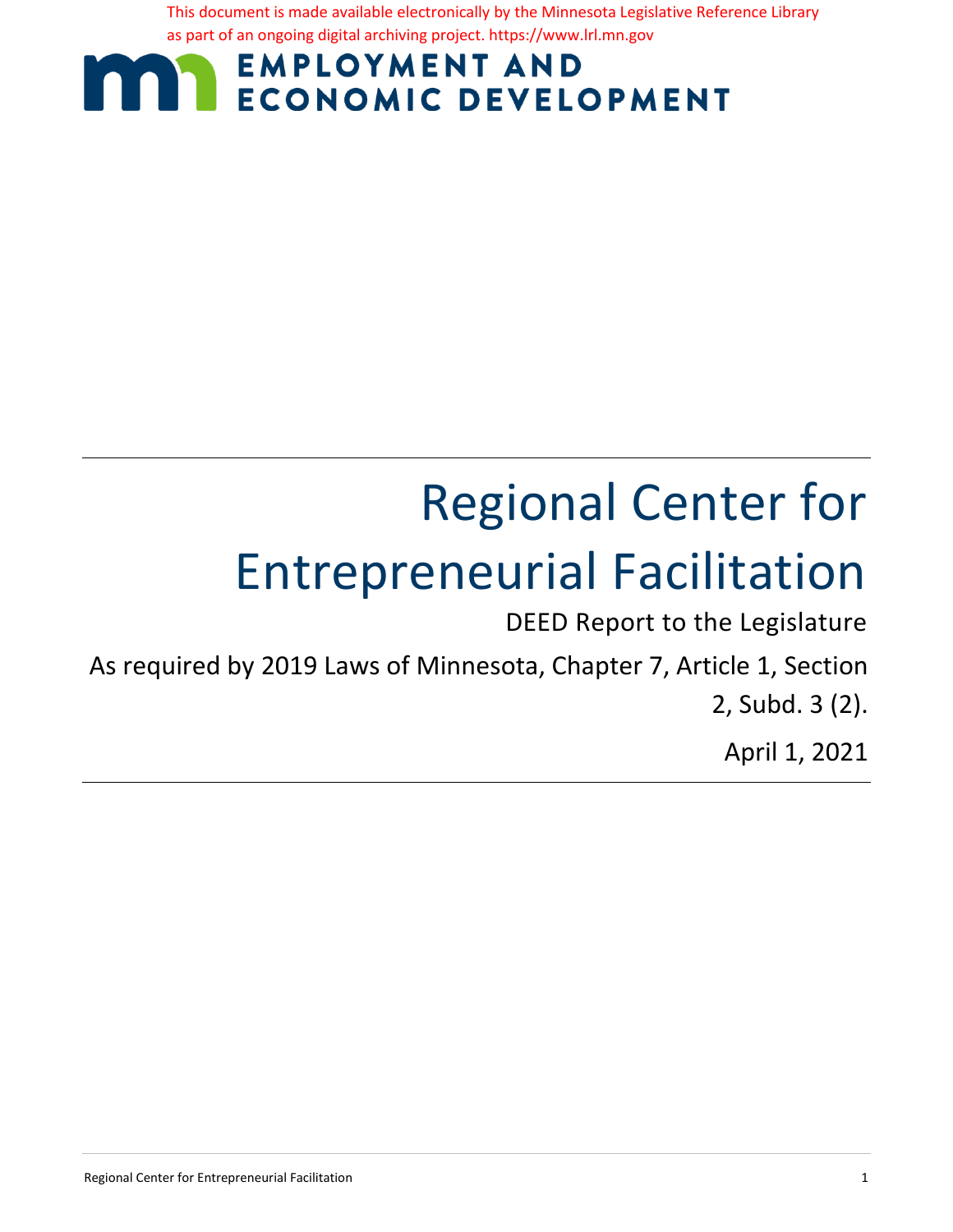Total cost of salaries, printing, and supplies in developing/preparing this report is \$260.23 (reported as required by Minn. Stat. 3.197)

# <span id="page-1-0"></span>**Table of Contents**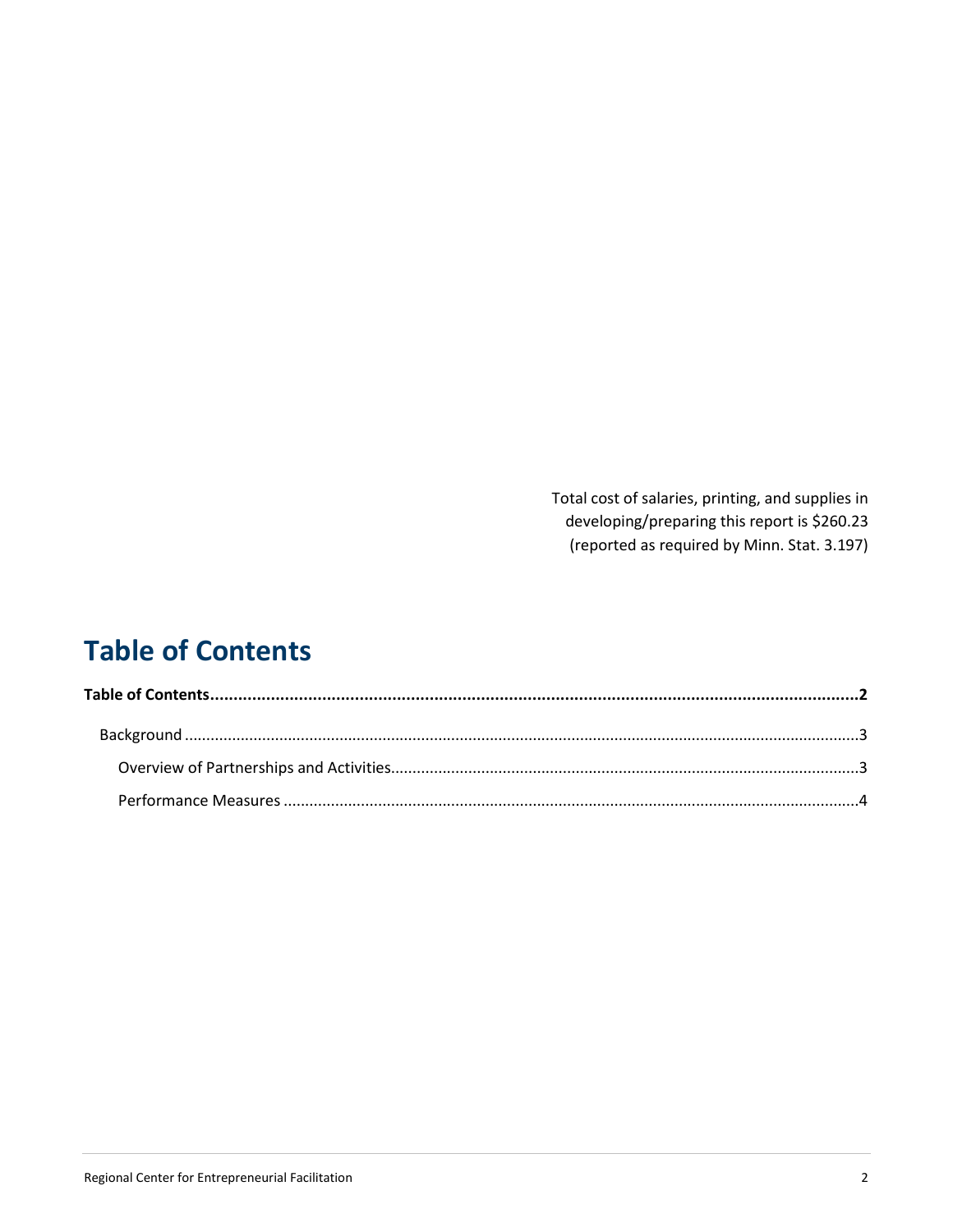## <span id="page-2-0"></span>**Background**

2019 Laws of Minnesota, Chapter 7, Article 1, Section 2, Subd. 3 (2) authorizes a grant to Regional Center for Entrepreneurial Facilitation (RCEF) hosted by a county or higher education institution in amount of \$150,000 per year for State Fiscal Year 2020 and 2021. Grant funds are to be used to provide entrepreneur and small business development direct professional business assistance services in the following counties in Minnesota: Blue Earth, Brown, Faribault, Le Sueur, Martin, Nicollet, Sibley, Watonwan, and Waseca.

As required by law RCEF's programing was hosted by a county acting as the fiscal agent for the grant. Martin County was designated the host and fiscal agent.

The following report provides details on grant program, descriptions of the projects awarded funding and the interm results of the ongoing projects for the project period between December 1, 2019 through June 30, 2020.

## **Eligible Expenses**

Eligible expenses include, but are not limited to, payment of overhead costs, pre-venture assistance for individuals considering starting a business, and services for underserved populations, agricultural businesses, and students. This appropriation is not available until the commissioner determines that an equal amount is committed from non-state sources. This appropriation is onetime and available until June 30, 2021.

## <span id="page-2-1"></span>**Overview of Partnerships and Activities.**

RCEF partnered with Blue Earth, Brown, Faribault, Le Sueur, Martin, Nicollet, Sibley, Watonwan, and Waseca counties to establishe and provide services to entrepnuers. The following is an overview of collaboration, activities and key results county-by-county as reported by RCEF.

#### **Blue Earth County**

- Mankato's Largest Truckstop Freyberg Petroleum and Partners new truck stop east of Mankato [near the Walmart distribution center]
- Mankato Mall's Proposed Hotel Gordon Awsumb and Partners proposing new hotel/apartment and retail above Mankato Mall's parking ramp
- Lake Crystal Commercial Daycare Little Lakers repurposing Crystal Valley headquarters to commercial daycare, and Blue Earth County childcare loan
- Eagle Lake Daycare Expansion, and Blue Earth County childcare loan
- Good Thunder Daycare reworked business model, and Blue Earth County childcare loan
- Madison Lake Daycare reworked business model, and Blue Earth County childcare loan
- Non-English-Speaking Immigrants
- MSU Student Interpreter now working with 8 non-English speaking clients
- Karshe Tea Start-up non-English speaking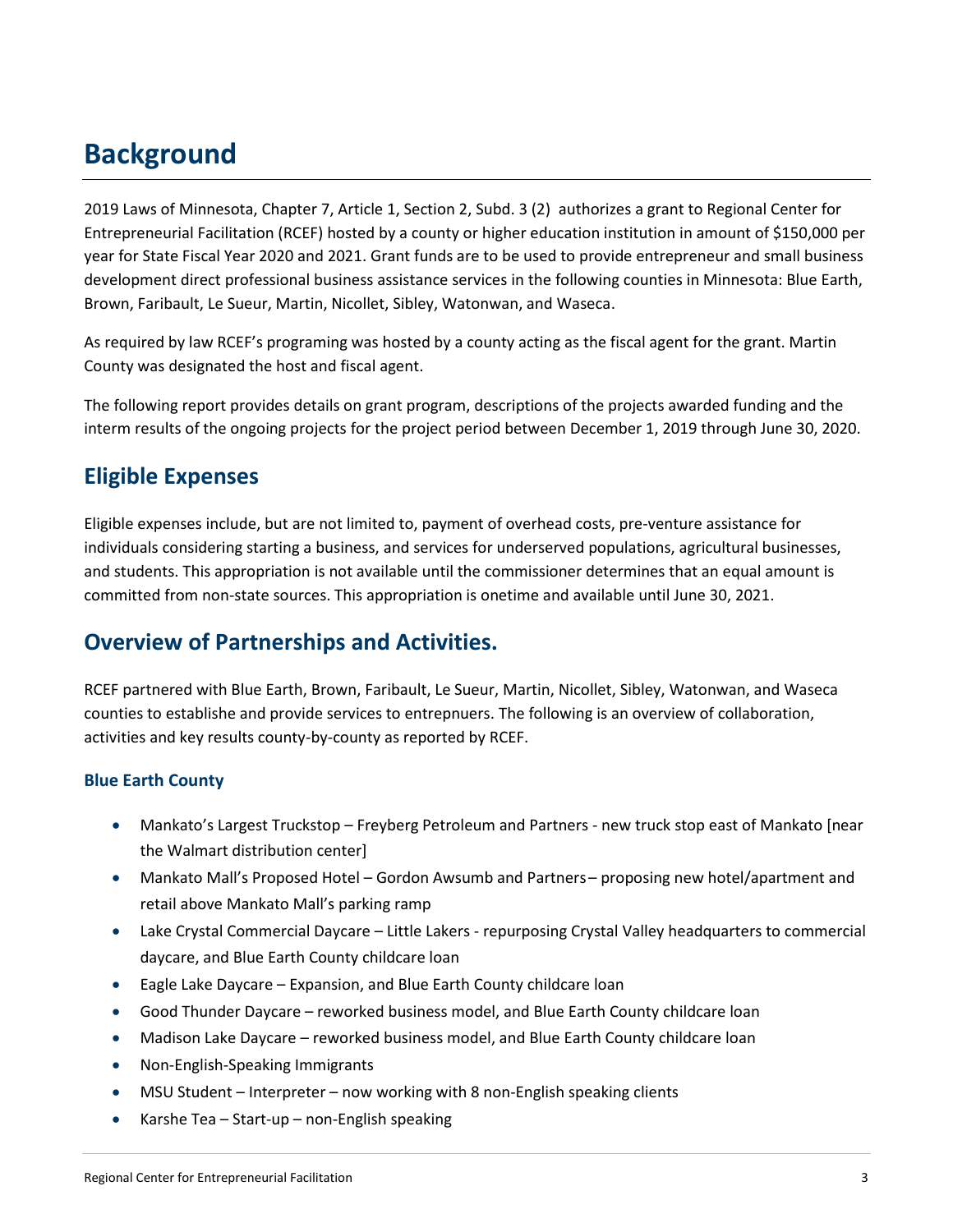- MSU Engineering Department Hoops/Hemp processing working with retired engineers and MSU professors – Dr. Pavan Karra and Ed Murphy
- Town Center Project in Lake Crystal (Collis C-store expansion) removing old houses, working with DOT on a truck stop/city center with several other businesses
- Doctor and his wife mask production / laser fabric cutter Greater Mankato PPE purchased cutter, creating a business to mass produce masks
- Farmer's donate 15 semi loads of hogs during Covid-19 and processing plants shutdown

#### **Brown County**

The collaboration between Brown County administrator, Sam Hansen, and New Ulm Chamber of Commerce Director, Michael Looft, provided vital office space for Jim Jensen, business coach for RCEF.

#### **Martin County**

Repurposed a former K-Mart building to a cross-fit gym with partnering businesses- remodeled 55,000 sq. ft.

#### **Sibley County**

Collaboration with Sibley County Commissioner, Bobbie Harder, and EDA Director, Amy Newsom, provided office space for RCEF at the courthouse in Gaylord.

#### **Waseca County**

Matt Little and Partners form The CBD Centers and the Minnesota Hemp Farms Processing Center in Waseca.

#### **Watonwan County**

The collaboration with Watonwan County has continued to grow and has led to a new manufacturing opportunity for a 55,000 sq. ft. precision tooling facility. Also, there is a possibility to expand the local veterinarian to a new location.

### <span id="page-3-0"></span>**Performance Measures**

The Following is a county by county breakdown of goals and outcomes of RCEF activities.

| <b>COUNTY</b>     | <b>GOAL</b><br># OF CLIENTS<br><b>FY 2020</b> | <b>ACTUAL # OF</b><br>CLIENTS $12/1 -$<br>6/30 | <b>GOAL CONSULTING</b><br><b>HOURS</b><br><b>FY 2020</b> | <b>ACTUAL</b><br><b>CONSULTING</b><br><b>HOURS</b><br>$12/1 - 6/30$ |
|-------------------|-----------------------------------------------|------------------------------------------------|----------------------------------------------------------|---------------------------------------------------------------------|
| <b>Blue Earth</b> | 140                                           | 126                                            | 1000                                                     | 700                                                                 |